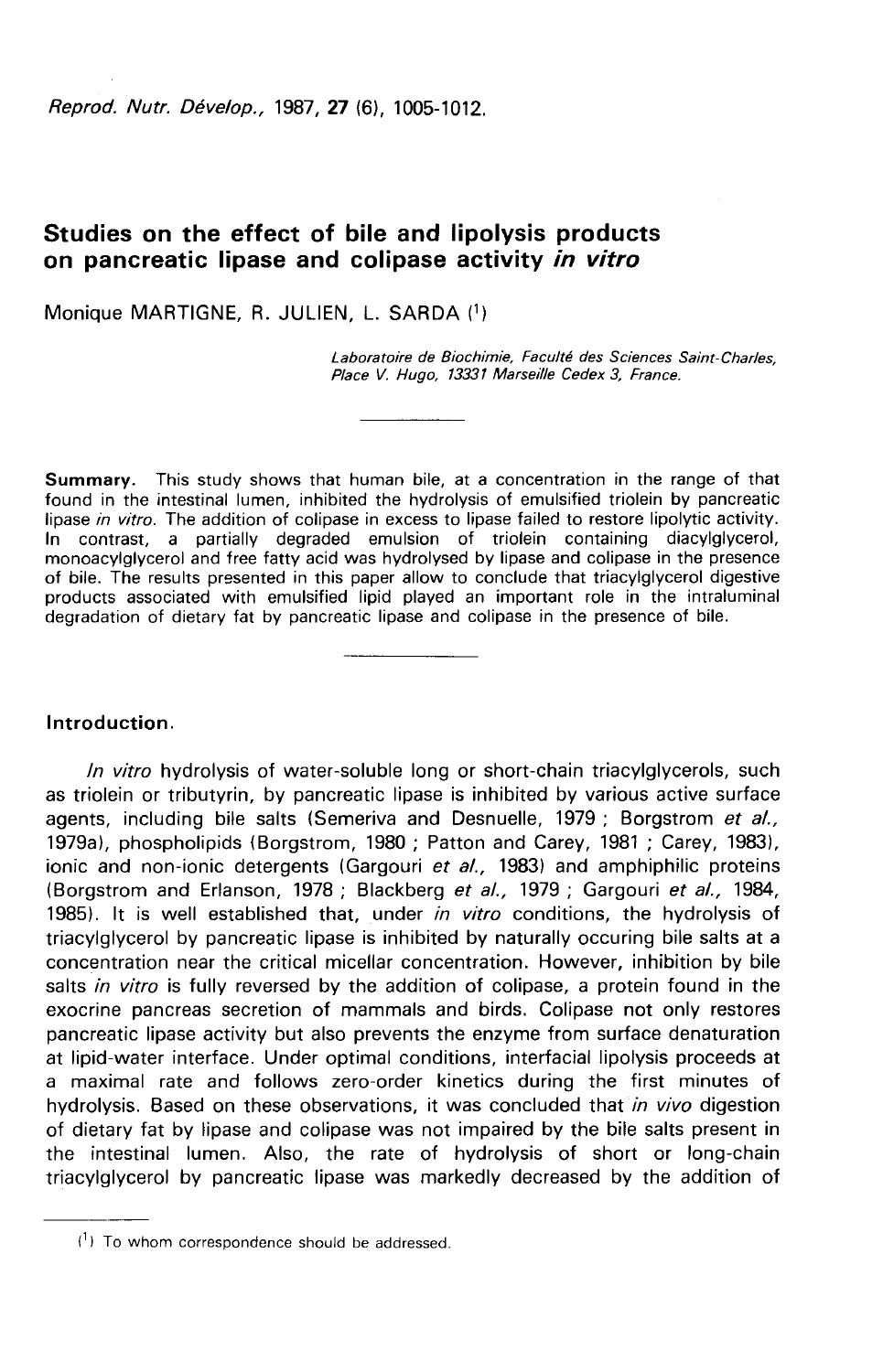phosphatidylcholine to the assay system. The kinetics of triacylglycerol hydrolysis showed a long lag-period which was abolished by the addition of bile salts. Furthermore, the initial rate of the reaction was increased by adding colipase to the lipolytic system (Carey, 1983). In some studies, a commercial emulsion of soya oil stabilized with egg phosphatidylcholine and glycerol (Intralipid) has been used as a lipid substrate to assay pancreatic lipase activity in vitro (Borgstrom et al., 1979b). Hydrolysis of the Intralipid emulsion showed a similar lag-period that could be shortened either by increasing the colipase/lipase ratio well above its value in the pancreatic secretion, or by submitting the secretory form of colipase (procolipase) to limited proteolysis by trypsin (Borgstrom et al., 1979b). Finally, it was shown that after previous incubation of the Intralipid emulsion with pancreatic phospholipase  $A_2$ , triacylglycerol was hydrolysed by pancreatic lipase<br>at a high rate. Free fatty acids released by the enzymatic degradation of phosphatidylcholine were shown to be the activators of the triacylglycerol hydrolysis by lipase and colipase. This was confirmed in further studies (Larsson and Erlanson-Albertsson, 1986) on the effect of fatty acids on the hydrolysis of Intralipid by lipase and colipase in the presence of mixed micelles of sodium taurodeoxycholate and phosphatidylcholine. Gargouri et al. (1986a, 1986b) have recently reported experimental evidence supporting the conclusion that gastric lipolysis might be of first importance for pancreatic lipase and colipase catalysed hydrolysis of dietary fat in vivo. Using Intralipid as substrate, they showed that lipolysis was dependent on preincubation of the substrate with human gastric juice or pure gastric lipase.

Since phospholipids found with bile salts in the intestinal lumen are mostly of hepatic origin (Carey, 1983), we thought it interesting to investigate the effect of bile on *in vitro* hydrolysis of long-chain triacylglycerol under conditions approaching those prevailing in the intestinal lumen. The assay were performed in the absence and the presence of colipase (procolipase or trypsin-treated) using, as a substrate, an emulsion of triolein containing no lipolytic product or previously submitted to partial hydrolysis by pancreatic lipase.

## Material and methods.

Bile and bile salts.  $-$  Human vesicular bile was collected by puncture of the gallbladder. Bile samples which contained appreciable amounts of lysophosphatidylcholine were discarded. All samples of bile were centrifuged at 15 000  $\times$  g for 20 min to remove mucoproteins and then stored at 4 °C. The bile salt and phosphatidylcholine contents of the bile samples were determined according to the methods of Domingo et a/. (1972) and Amic et al. (1972). The average concentrations of bile salts and phosphatidylcholine in the bile samples were 130 mM and 35 mM, respectively.

A mixture of pure bile salts (Calbiochem) was prepared in distilled water in the same molar proportions as those found in human bile (Street et al., 1983; Burnett, 1965 ; Alvaro et al., 1986), as follows : taurocholate : 12, glycocholate : 30, taurodeoxycholate : 8, glycodeoxycholate : 12, taurochenodeoxycholate : 13, glycochenodeoxycholate : 25.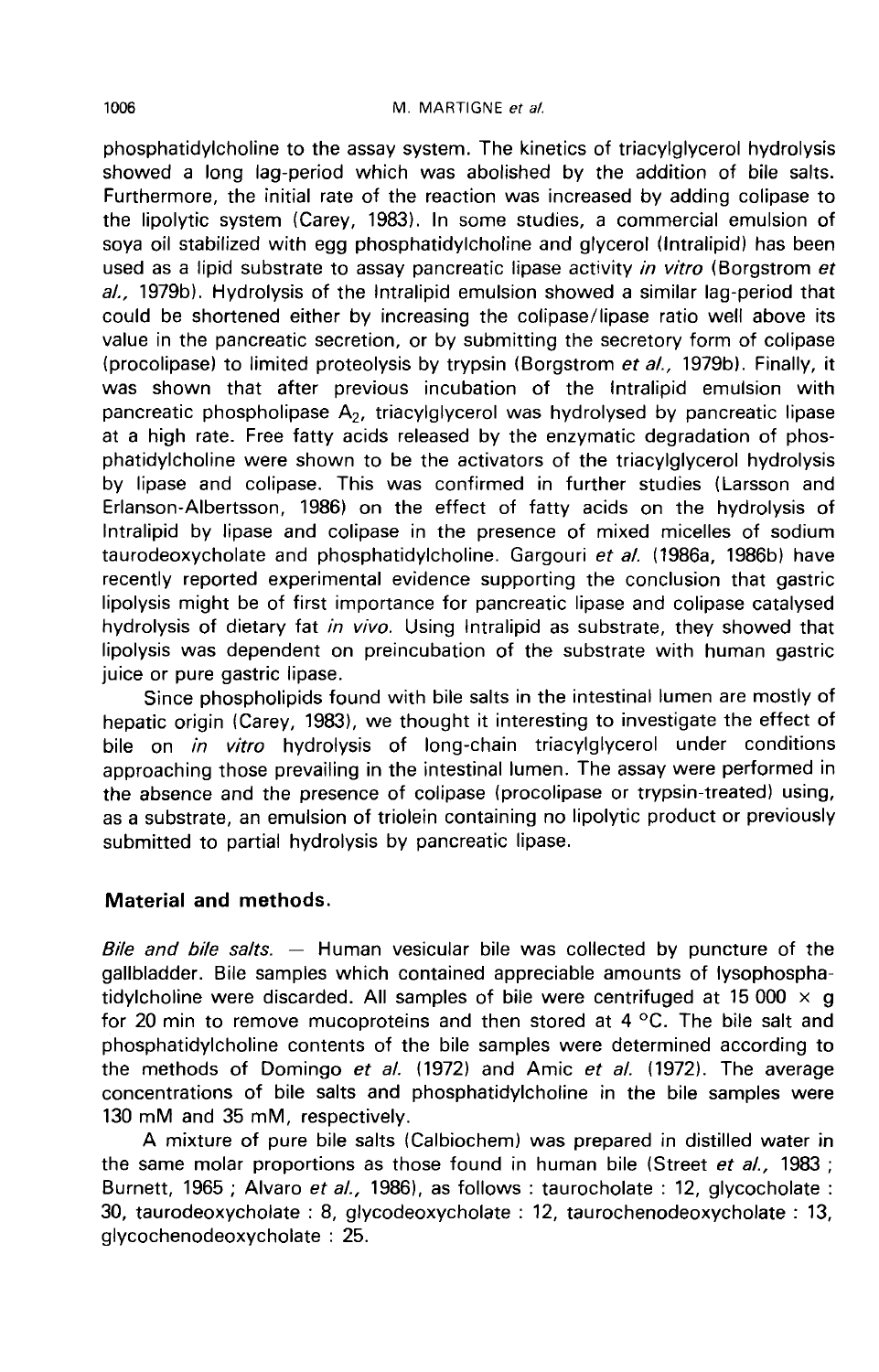Lipase and colipase. - Lipase (Rathelot et al., 1981a) and colipase (Canioni et al., 1977) were prepared in the laboratory from horse and pig pancreas homogenate, respectively. As reported previously (Rathelot et al., 1981a), activation of pancreatic lipase by colipase shows no species specificity. Treatment of native colipase (procolipase) with trypsin was carried out as described previously  $(Rathelot et al., 1981b).$ 

Determination of lipase activity. - Triolein (neutralized olive oil) was emulsified in gum arabic and used as a substrate for assaying lipase activity. Assay conditions were similar to standard assay conditions (Rathelot et al., 1975), except for colipase and bile salts or bile that were added in variable amounts to the reaction system. Lipase activity was also assayed using an equal amount of a partially hydrolysed emulsion of triolein obtained as follows : lipase (1 000 units) was added to 200 ml of the gum arabic stabilized emulsion of triolein maintained at 20  $\degree$ C. The pH of the reaction mixture was kept constant at 9 by the continuous titration of released fatty acids with 1 M NaOH until 10 % of the total ester bonds of the lipid substrate were hydrolysed. Lipolysis was stopped by dropping the pH to 2 with 0.2 M HCI. After 15 min, the pH of the partially hydrolysed emulsion was raised to 9 with 0.2 M NaOH. This emulsion was used within one day. Its final composition was calculated from the work of Constantin *et al.* (1960). This composition (moles  $\%$ ) was: triacylglycerol: 58. diacylglycerol: 15. composition (moles %) was : triacylglycerol : 58, diacylglycerol : 15, monoacylglycerol : 4, free fatty acid : 23. Increasing volumes of human bile or pure bile salts were added to the lipolytic system previous to lipase. In all assays, the reaction was started by introducing the same amount of enzyme, which corresponded to 12 lipase units as measured under standard conditions (Rathelot et al., 1975). When colipase was present, it was added in five-fold molar excess of lipase. Under assay conditions, the kinetics of hydrolysis showed no lag-time, and activity was calculated from the initial slope of the kinetic curve. In all cases, activity was expressed in enzyme units. One lipase unit corresponded to the release of one microequivalent fatty acid per min under assay conditions.

#### Results.

The influence of increasing concentrations of human bile on the hydrolysis of triolein by pancreatic lipase was first studied in the absence of colipase. The results presented in figure 1 show the variation of the initial rate of the lipolytic reaction as a function of bile concentration expressed as total bile salts. The hydrolysis of pure triolein by lipase was inhibited by bile at bile salt concentrations of about 2 to 4 mM (curve al. Inhibition by bile was comparable to that observed with equal amounts of pure bile salts (curve b). When a substrate emulsion containing triolein digestive products was used, hydrolysis by pancreatic lipase was very low. Almost no hydrolysis occurred upon the addition of increasing concentrations of bile (curve c) or bile salts (curve d) in the reaction system.

In a second series of experiments, lipase activity was determined in the presence of colipase (native or trypsin-treated). The results presented in figure 2 show that (curve a) the addition of colipase fully restored lipase activity against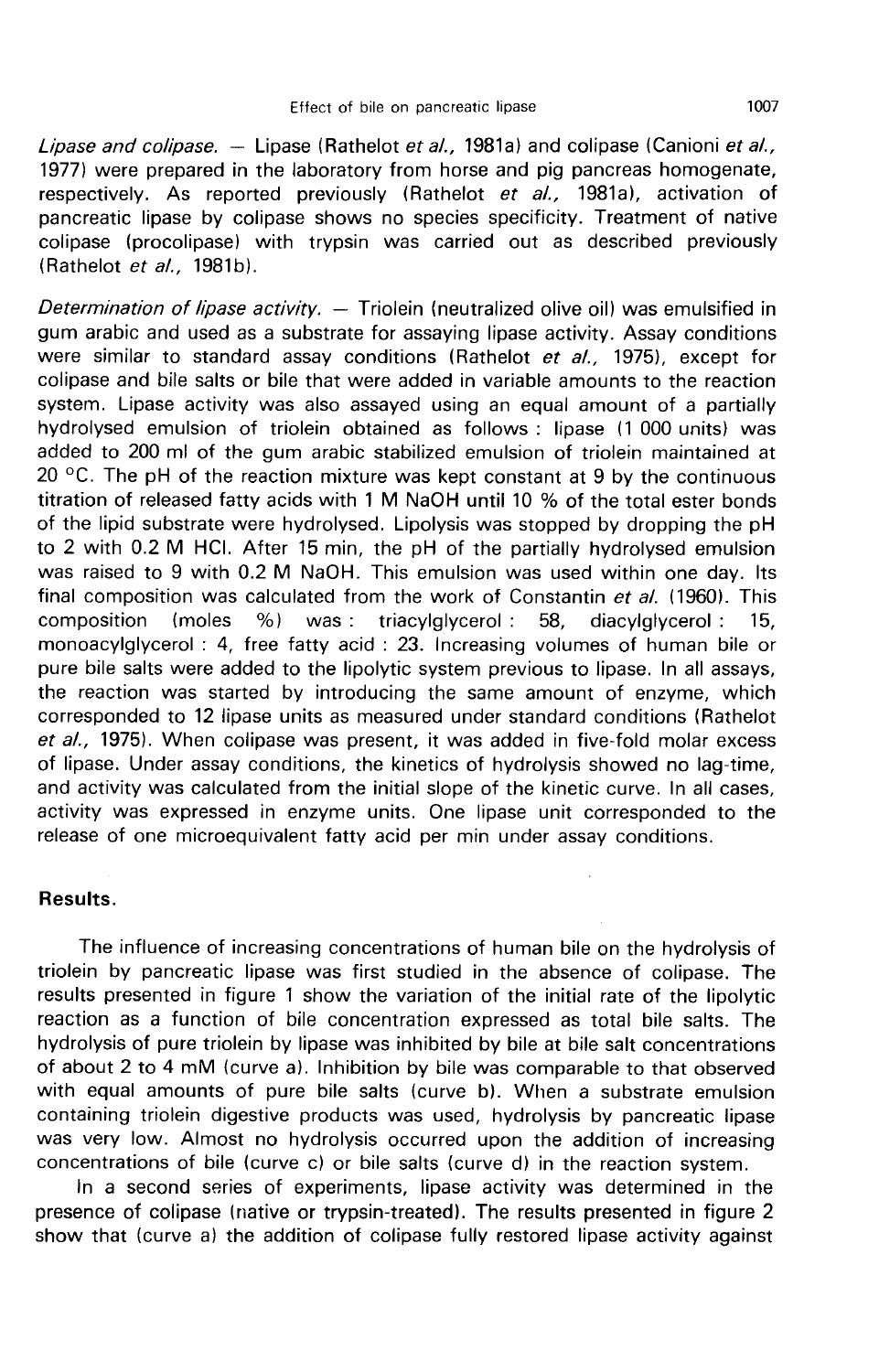

FIG. 1.  $-$  Effect of varying concentrations of bile and pure bile salts on the activity of pancreatic lipase on triolein in the absence of colipase. Activity was determined on pure triolein (curves a and b) and on prehydrolyzed triolein (curves c and d). Solid lines : assays performed in the presence of bile. Dotted lines : assays performed in the presence of pure bile salts. The same amount of enzyme (12 lipase units) was used in all assays. Bile or bile salts were added to the lipid emulsion prior to lipase. Bile concentration is expressed as final bile salt concentration in the assay system. Similar results were obtained with native or trypsin-activated colipase.

pure triolein mixed with bile. This activating effect, however, was restricted to bile concentrations below 2 to mM bile salts. At higher concentrations, the rate of lipolysis remained very low. In no assays did lipolytic kinetics show a lag-time and no difference was observed between the presence of native and trypsin-treated colipase. Thus, the inhibitory effect of bile on the hydrolysis of pure triolein by lipase and colipase was stronger than that of pure bile salts at a concentration above 3 to 4 mM (curve b). Curves c and d present results obtained under the same conditions but using a partially hydrolysed emulsion of triolein containing lipolytic products as the substrate for lipase and colipase. These curves show that the previous degradation of the long-chain triacylglycerol emulsion allowed further hydrolysis by lipase in the presence of its cofactor. The initial rate of the reaction was not different at bile salt concentrations as hight as 8 mM in either the presence of bile or pure bile salts. The rate of lipolysis accounted for about 40 % of that observed under conditions used for standard determination of lipase activity. In all experiments shown in figure 2, very similar results were obtained with native colipase or trypsin-treated cofactor.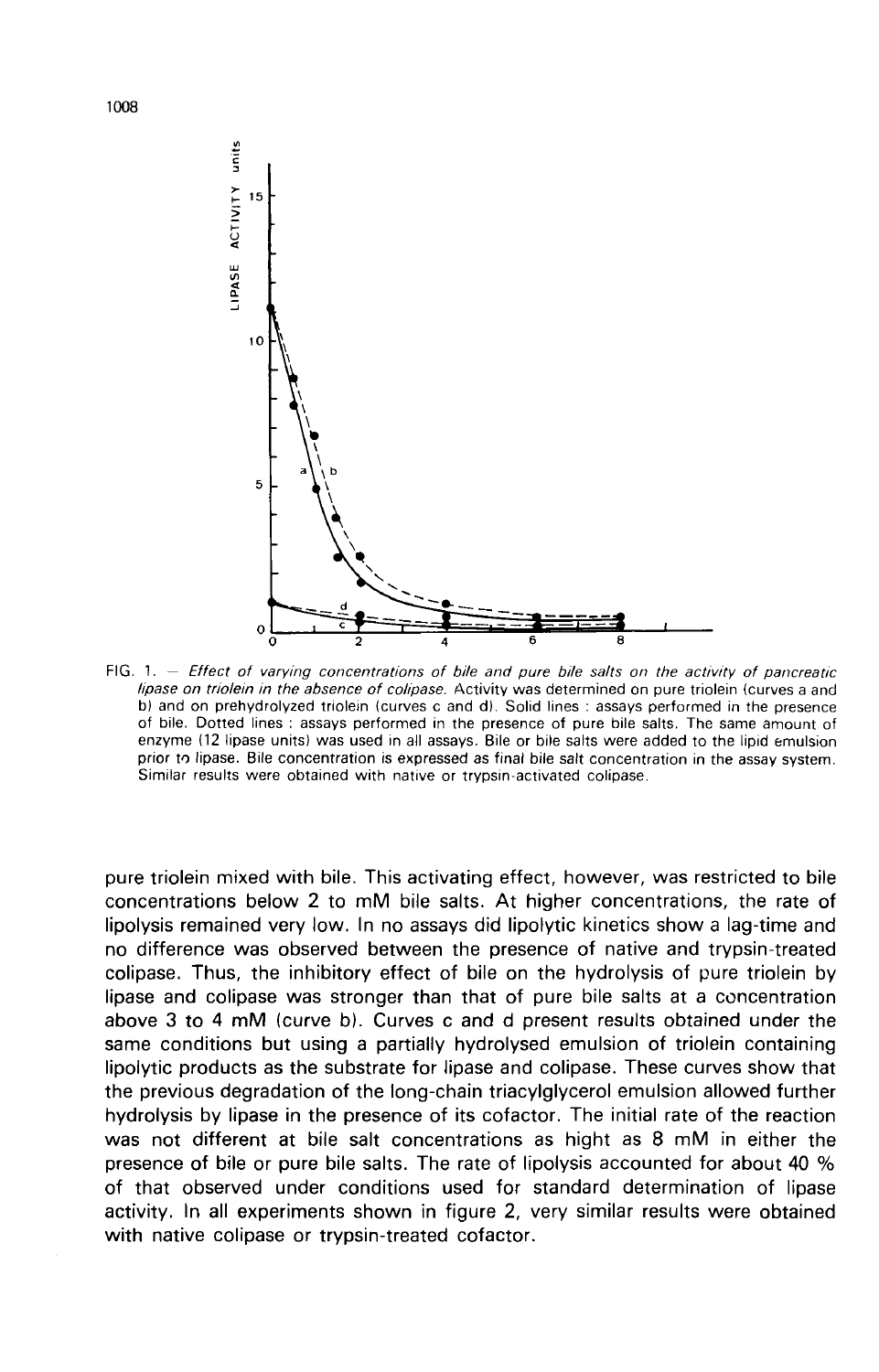

FIG. 2. - Effect of varying concentrations of bile or pure bile salts on the activity of pancreatic lipase on triolein in the presence of colipase. Conditions for the determination of lipase activity are identical to those of experiments reported in figure 1. Results are expressed as in figure 1. Similar results were obtained with equal amounts of native or trypsin activated colipase.

#### Discussion.

Fat digestion begins in the stomach where dietary triacylglycerols are partially hydrolysed to diacylglycerols and fatty acids by acid lipase (lingual and/or gastric). The whole conversion of triacylglycerols to monoacylglycerols and free fatty acids takes place further on in the intestinal lumen, in a highly complex lipid system resulting from the mixing of biliary lipids (bile salts, lecithin and cholesterol) and non-hydrolysed dietary triacyglycerol and phospholipid and the products of their enzyme degradation in the gastrointestinal tract. The lipase and colipase of pancreatic secretion are bound to the emulsified lipid phase which<br>contains all the triacyglycerols and diacylglycerols and part of the contains all the triacyglycerols and diacylglycerols and part of the monoacylglycerols, free fatty acids, biliary phospholipids and bile salts which are distributed between the emulsified lipid phase and the micellar phase in the intestinal lumen (Nalbone et  $al.$ , 1974). Amphiphilic lipids concentrate at the surface of oil particles where lipolysis occurs.

Emulsions of pure short or long-chain triacylglycerols are mostly used to determine pancreatic lipase activity in vitro. By adding pure bile salts and colipase in large excess to lipase, conditions are obtained for the quantification of lipase activity under optimal conditions. However, such reaction systems may not be the best for characterizing the role of the lipase protein cofactor in the hydrolytic reaction at lipid-water interface under in vivo conditions. In view of a better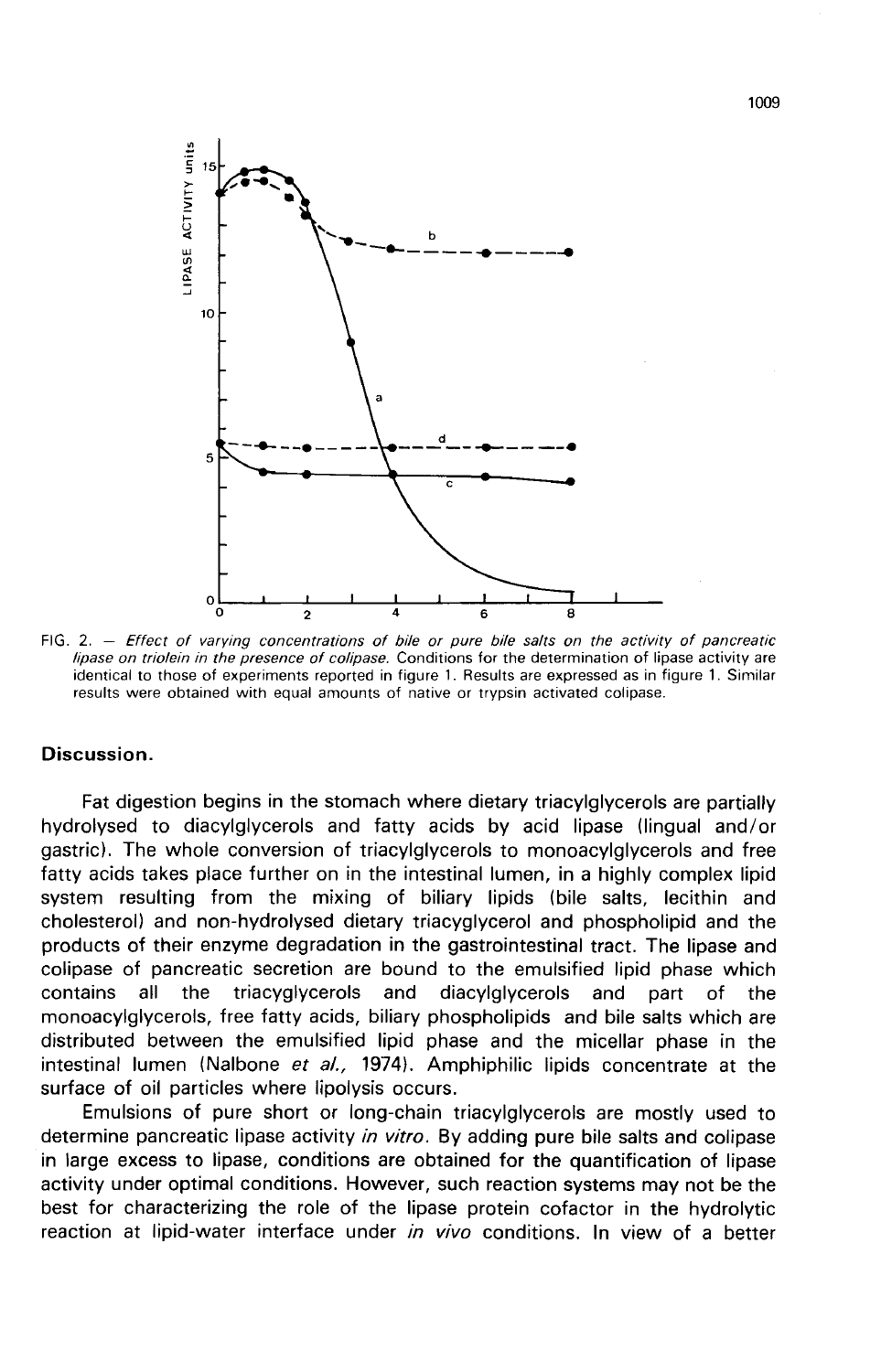characterization of the function, we studied the effect of colipase on pancreatic lipolysis in vitro under conditions approaching those encountered in the intestinal lumen during fat digestion. Lipolysis of triacylglycerol was studied in the absence and presence of triolein digestive products which resulted from the degradation of dietary fat.

Our results indicate that the hydrolysis of long-chain triacylglycerol (triolein) by pure pancreatic lipase was inhibited by bile and by the products of partial lipolysis in assays performed without adding colipase (fig. 11. Inhibition by human bile occurred at bile salt concentrations in the same range (2 to 4 mM), as in the case of pure bile salts. Inhibition of enzyme lipolysis was reversed by colipase. However, reactivation by colipase was very low in the presence of bile at bile salt concentrations above 3 mM. Under these conditions, the rate of hydrolysis of triolein by lipase and colipase accounted for less than 2 % of that determined under the same conditions but with pure bile salts instead of bile in the assay system (fig. 2). The treatment of native colipase by trypsin had no effect on lipolysis under these conditions.

Lipase activity was then determined using a partially degraded emulsion of triolein in which 10 % of the total ester bonds had been hydrolysed enzymatically. Pancreatic lipase showed little activity against this substrate both in the absence and the presence of bile or pure bile salts. Upon addition of colipase, activity was restored to 40 % of that measured under optimal lipolytic conditions. In contrast to what was observed with pure triolein mixed with bile, lipase activity against this substrate remained constant when bile was added at bile salt concentrations as high as 8 mM (fig. 2). This indicates that the presence of digestive products in the triolein emulsion determined the substantial hydrolysis by lipase and colipase in the presence of bile.

It is well established that pure lipase, free of colipase, is inactive on artificial or natural emulsions of pure triacylglycerols in the presence of amphiphiles such as bile salts or phospholipids due to enzyme desorption from the oil-water interface. Colipase activates lipolysis by enabling lipase to bind to its lipid substrate. Colipase adsorbs first to the lipid covered with amphiphile and serves as a specific anchor for pancreatic lipase. Alternatively, it has been proposed (Lairon et al., 1978) that, in the presence of bile, lipase and colipase first associate to biliary lipids to form a complex that subsequently binds to the emulsified substrate. Following this latter hypothesis, it is reasonable to suppose that the inhibition of lipolysis by bile was not due to competition between bile mixed<br>micelles and oil particles for proteins of the enzyme system but, more probably, was due to a perturbation of the physical state of the triacylglycerol molecules by the amphiphilic constituants of bile adsorbed to interface. In this respect, it should be noted that biliary lecithin is in a different state compared to pure phosphatidylcholine since it is closely associated to bile salts, cholesterol and a polypeptide fraction in a stable lipoprotein complex (Nalbone et al., 1979). The state of biliary lecithin might explain the strong inhibitory effect of bile on lipase and colipase activity on triolein in vitro. This effect might be counteracted by triacylglycerol digestive products that would change the physical properties and organization of the lipid molecules at the surface of oil particles. Our experimental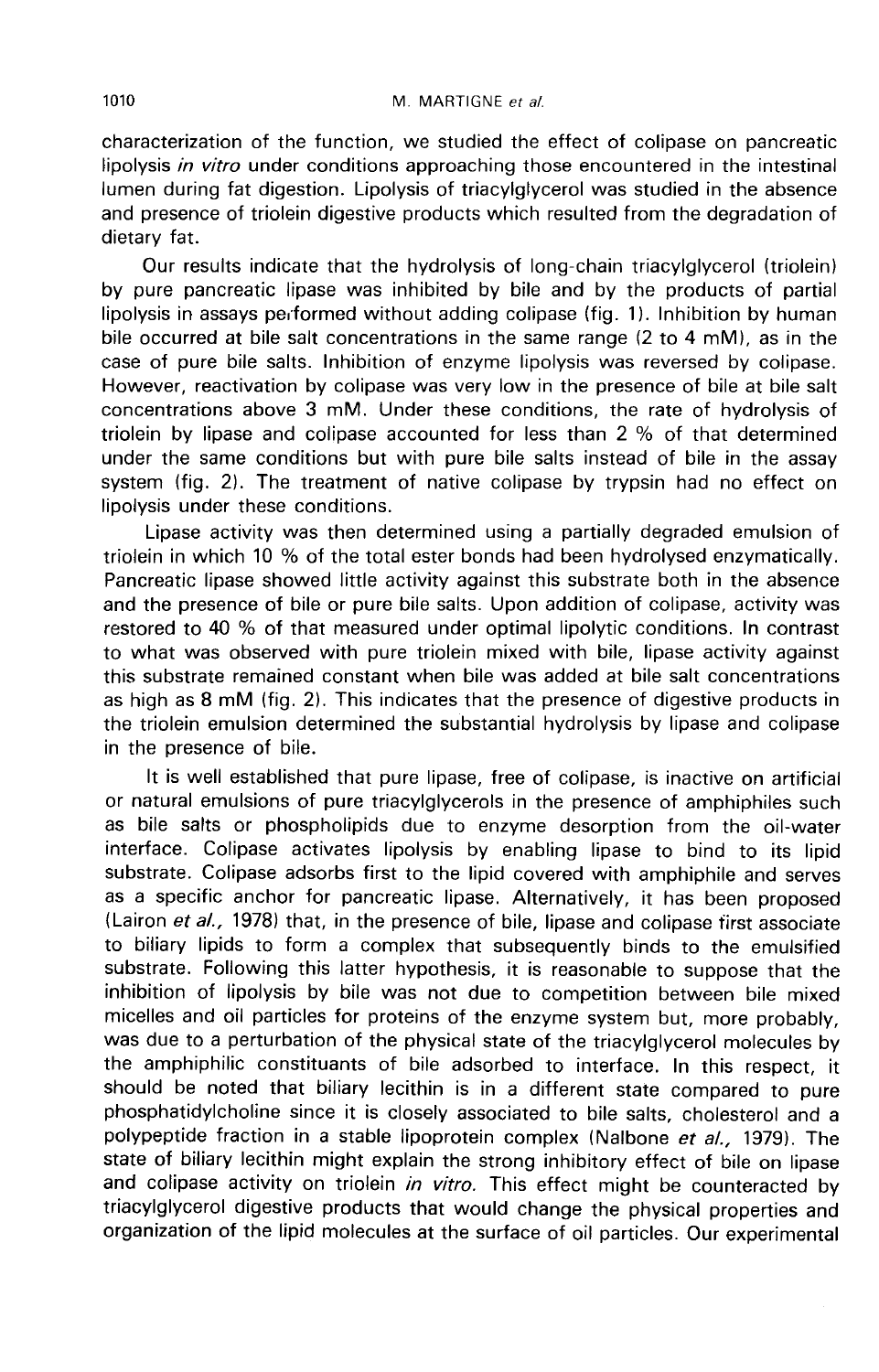results provide further evidence (Hamosh, 1984; Gargouri et al., 1986a; 1986b) that the partial hydrolysis of dietary fat occurring in the stomach is of prime importance for intraluminal lipolysis in vivo.

> Recu en avril 1987. Accepté en juillet 1987.

#### Résumé. Etude de l'effet de la bile et des produits de la lipolyse sur l'activité de la lipase et de la colipase pancréatiques in vitro.

Cette étude montre que la bile humaine, en concentration de l'ordre de celle rencontrée dans la lumière intestinale, inhibe l'hydrolyse de la trioléine par la lipase pancréatique in vitro. L'addition de colipase en excès par rapport à la lipase, ne permet pas de restaurer l'activité lipolytique. Au contraire, une émulsion de trioléine partiellement dégradée, contenant des diglycérides, des monoglycérides et des acides gras libres est hydrolysée par la lipase et la colipase en présence de bile. Les résultats présentés dans cette communication montrent que les produits de la digestion des triglycérides associés à l'émulsion lipidique, jouent un rôle important dans la dégradation des graisses alimentaires par la lipase et la colipase en présence de bile.

#### References

- ALVARO D., CANTAFORA A., ATTILI A., CORRADINI S. G., DE LUCA C., MINERVINI G., DI BIASE A., ANGELICO M., 1986. Relationships between bile salts hydrophilicity and phospholipid composition in bile of various animal species. Comp. Biochem. Physiol., 83 (B), 551-554.
- AMIC J., LAIRON D., HAUTON J. C., 1972. Technique de dosage de I'orthophosphate de haute fiabilité. Clin. Chim. Acta, 40, 107-114.
- BLACKBERG L., HERNELL 0., BENGTSSON G., OLIVECRONA T., 1979. Colipase enhances hydrolysis of dietary triglycerides in the absence of bile salt. J. clin. Invest., 64, 1303-1308.
- BORGSTROM B., 1980. Importance of phospholipids, phospholipase A<sub>2</sub> and fatty acids for the digestion of dietary fat. Gastroenterology, 78, 954-962.
- BORGSTROM B., ERLANSON C., 1978. Interaction of serum albumin and other proteins with porcine pancreatic lipase. Gastroenterology, 75, 382-386.
- BORGSTROM B., ERLANSON-ALBERTSSON C., WIELOCH T., 1979a. Pancreatic colipase : chemistry and physiology. J. Lipid Res., 20, 805-816.
- BORGSTROM B., WIELOCH T., ERLANSON-ALBERTSSON, 1979b. Evidence for a pancreatic procolipase and its activation by trypsin. FEBS Lett., 108, 407-410.
- BURNETT W., 1965. The pathogenesis of gall stones, 601-618. In TAYLOR W., The biliary system, Blackwell Sci. Publ., Oxford.
- CANIONI P., JULIEN R., RATHELOT J., ROCHAT H. L., SARDA L., 1977. Characterization of Triton X100 extracted colipase from porcine pancreas. Biochimie, 59, 919-925.
- CAREY M. C., 1983. Role of lecithin in the absorption of dietary fat, 33-63. In AVOGARO P., MANCINI M., RICCI G., PAOLETTI R., Phospholipids and atherosclerosis, Raven Press, New York.
- CONSTANTIN M. J., PASERO L., DESNUELLE P., 1960. Quelques remarques compi6mentaires sur l'hydrolyse des triglycérides par la lipase pancréatique. Biochim. Biophys. Acta, 43, 103-109.
- DOMINGO M., AMIC J., HAUTON J. C., 1972. Dosage automatique des sels biliaires conjuguds de la bile par la 3-n-hydroxystéroïde déshydrogénase. Clin. Chim. Acta, 37, 399-404.
- GARGOURI Y., JULIEN R., BOIS A. G., VERGER R., SARDA L., 1983. Studies on the detergent inhibition of pancreatic lipase activity. J. Lipid Res., 24, 1336-1342.